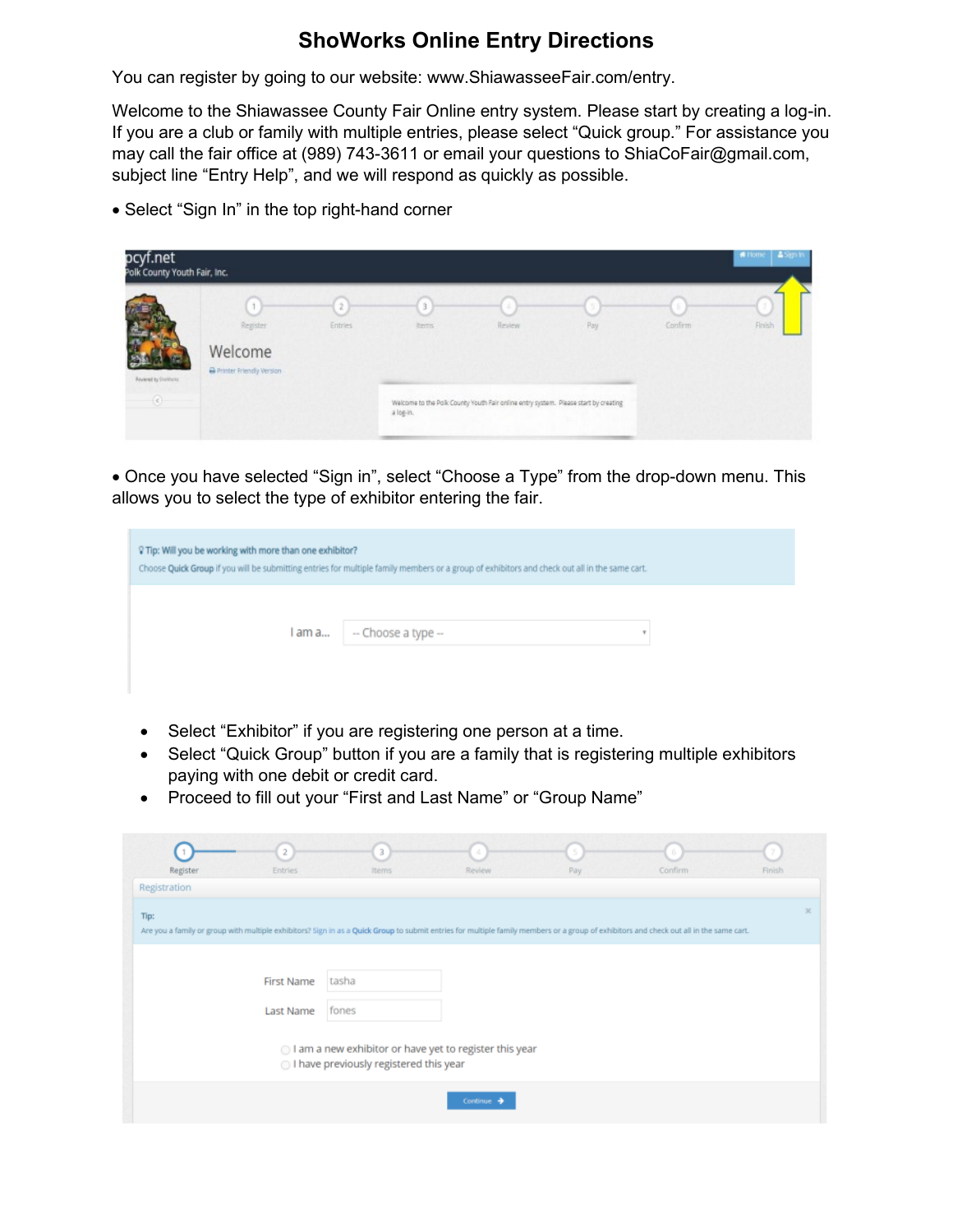- If this is your first time registering online this year, select "I am a new exhibitor."
- If you have already registered online for the current year, select the "I have previously registered" button. When prompted please enter your password.
- Even if you have participated in the fair in previous years, you are still considered a new Exhibitor if you have not used the online entry system.

| $\overline{2}$<br>1<br>Register<br><b>Entries</b>                                                             | 3<br>Confirm<br>Review<br>Pay<br>Finish<br>Items |
|---------------------------------------------------------------------------------------------------------------|--------------------------------------------------|
| Registration                                                                                                  |                                                  |
| Registration Information:<br>Complete the following registration and click the Continue button at the bottom. | $\rm{K}$                                         |
| First Name tasha                                                                                              |                                                  |
| <b>Last Name</b>                                                                                              | fones                                            |
| Password <b>*</b>                                                                                             |                                                  |
| Re-type Password *                                                                                            |                                                  |
| Address *                                                                                                     |                                                  |
| City *                                                                                                        |                                                  |
| State/Prov *                                                                                                  |                                                  |
| Postal Code *                                                                                                 |                                                  |
| Phone Number *                                                                                                | $\zeta$                                          |
| e-mail *                                                                                                      |                                                  |
| Re-type e-mail *                                                                                              |                                                  |
| Grade *                                                                                                       |                                                  |
| Date of Birth *                                                                                               |                                                  |
| First Time Exhibitor                                                                                          | $\bigoplus$ MO                                   |
|                                                                                                               | Continue $\rightarrow$                           |

- Enter the exhibitor's personal information on this page. Please keep in mind this is the address that their sale check will be sent to. If you need to change your address, please contact Carrie Rutkowski. Only Shiawassee County Residents are eligible for exhibiting.
- All information with an asterisk must be entered.
- Please notate whether this is your first time participating in the SCF, select "yes" or "no."
- Select "Continue" once all the fields are filled out correctly.
- Confirm the registration information and if all is correct select "Continue."

| $\checkmark$<br>Register | Entries | $\tilde{\phantom{a}}$<br>Items | Review | 5<br>Pay | Confirm | $\sim$<br>Finish |
|--------------------------|---------|--------------------------------|--------|----------|---------|------------------|
| Entries                  |         |                                |        |          |         |                  |
|                          |         |                                |        |          |         |                  |
| * required               |         |                                |        |          |         |                  |

- Enter your entry, choose the Department in which to exhibit.
- Choose the Division you are entering from the drop-down list.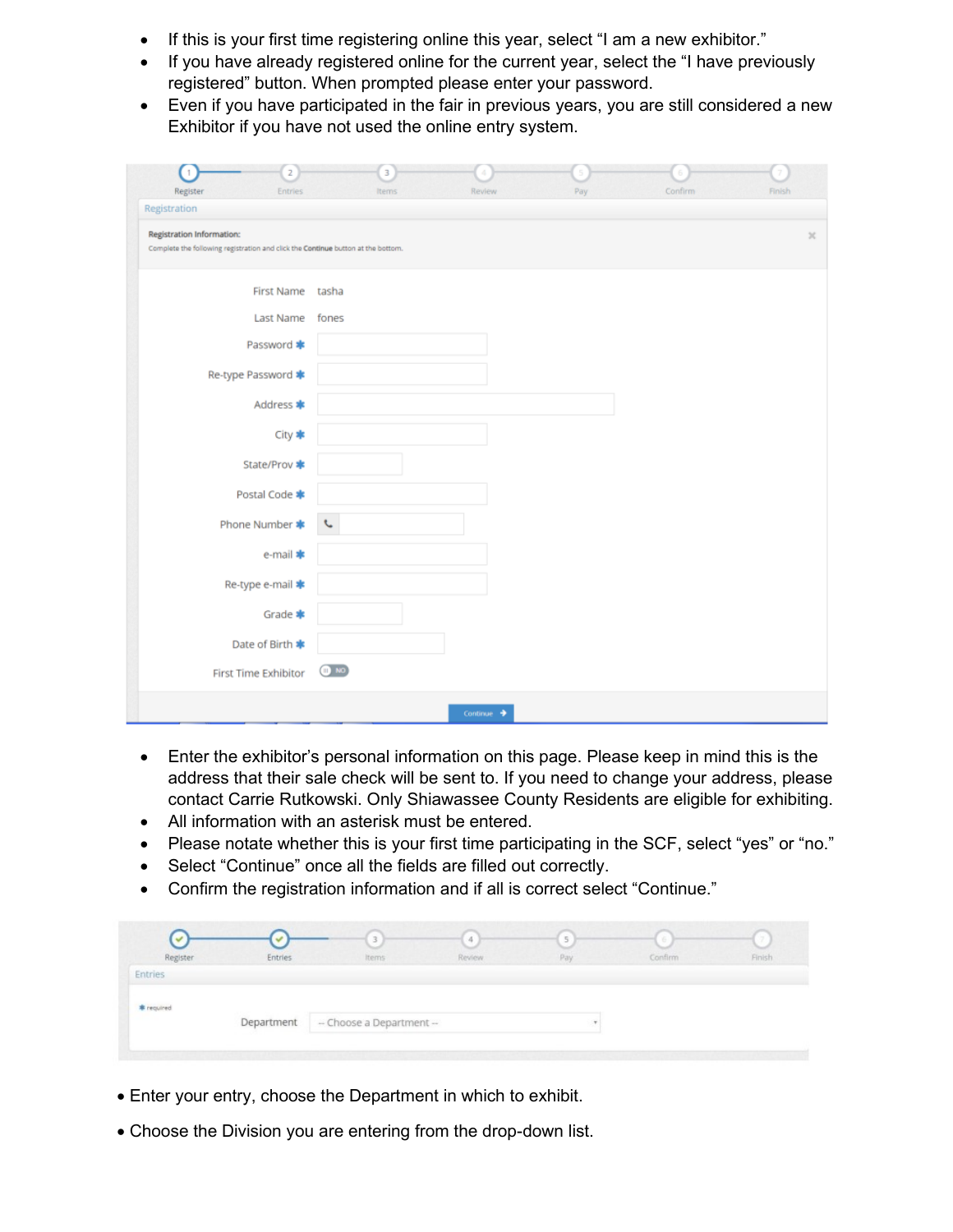| $\checkmark$<br>Register<br>Entries<br>Entries                                                                                                     | $\overline{3}$<br>Items | 4<br>Review       | $\overline{5}$<br>Pay | Confirm | Finish       |
|----------------------------------------------------------------------------------------------------------------------------------------------------|-------------------------|-------------------|-----------------------|---------|--------------|
| Special Instructions:<br>Market Hog fees are:<br>\$20.00 (includes entry and tagging fee per animal. Late Entry Fee \$50.00 + Entry fee per animal |                         |                   |                       |         | $\mathbb{R}$ |
| <b>幸</b> required                                                                                                                                  |                         |                   |                       |         |              |
| Department                                                                                                                                         | 13-Market Hog           |                   | $\tau$ .              |         |              |
| Division                                                                                                                                           | 13A-Market Hog          |                   | $\tau$                |         |              |
| Class *                                                                                                                                            | 01 : Market Hog         |                   | $\bar{\nu}$           |         |              |
| Breed <b>*</b>                                                                                                                                     | Duroc                   |                   | $\scriptstyle\rm w$   |         |              |
| Club $*$                                                                                                                                           | Bulls Eye 4-H           |                   | $\tau$ .              |         |              |
|                                                                                                                                                    |                         | Add Entry to Cart |                       |         |              |

- Note the top left-hand corner has a "special instructions" icon. This will notify you of special requirements for each department and any additional fees.
- After selecting the Department, Division, and class, select "Add Entry to Cart."
- If you wish to add more entries for the current exhibitor, select "Add different entry" or choose the department in which to exhibit.
- There will be a tally running in the left-hand corner with all the entries added to your cart.
- Select "Continue" button to proceed to submit the exhibitor's entries.

| $\blacktriangleright$ Edit<br><b>B</b> save<br><b>Te</b> Your Entry Cart<br>TASHA FONES:<br>13A-Market Hog \$20.00 | $\checkmark$<br>4<br>5<br>6<br>$\checkmark$<br>Register<br>Confirm<br>Review<br><b>Entries</b><br>Pay<br><b>Items</b><br>Additional Items                        | 7.<br>Finish |
|--------------------------------------------------------------------------------------------------------------------|------------------------------------------------------------------------------------------------------------------------------------------------------------------|--------------|
| 13A-Market Hog \$20.00<br>\$40.00<br>2 Items<br>\$40.00<br><b>TOTAL</b>                                            | Choose Quantities:<br>Type in the quantities for any items you wish to add, then click 'Continue'.                                                               | $\mathbb{X}$ |
| Powered by SholVorist                                                                                              | Qty<br>Fee Items<br>Total<br>Amount<br>Family & Consumer Sciences Entry<br>$0 + -$<br>\$0.00<br>\$5.00<br>Fee<br>One time he for all entries in this department. |              |
| $\odot$                                                                                                            | D. Reset Values<br>Continue                                                                                                                                      |              |

- Each livestock exhibitor must select a barn fee for each animal they are bringing and add that to your cart. This included Cloverbuds.
- Each exhibitor must pay the Exhibitor fee of \$5. This is a ONE TIME FEE for all entries in the Shiawassee County Fair.
- Please be sure to only select one (1) Family Weekly pass at the discounted rate of \$12. Additional Family Passes may be purchased at the \$30 rate. Only one discount per family not per exhibitor.
- Select "Continue" button to proceed.